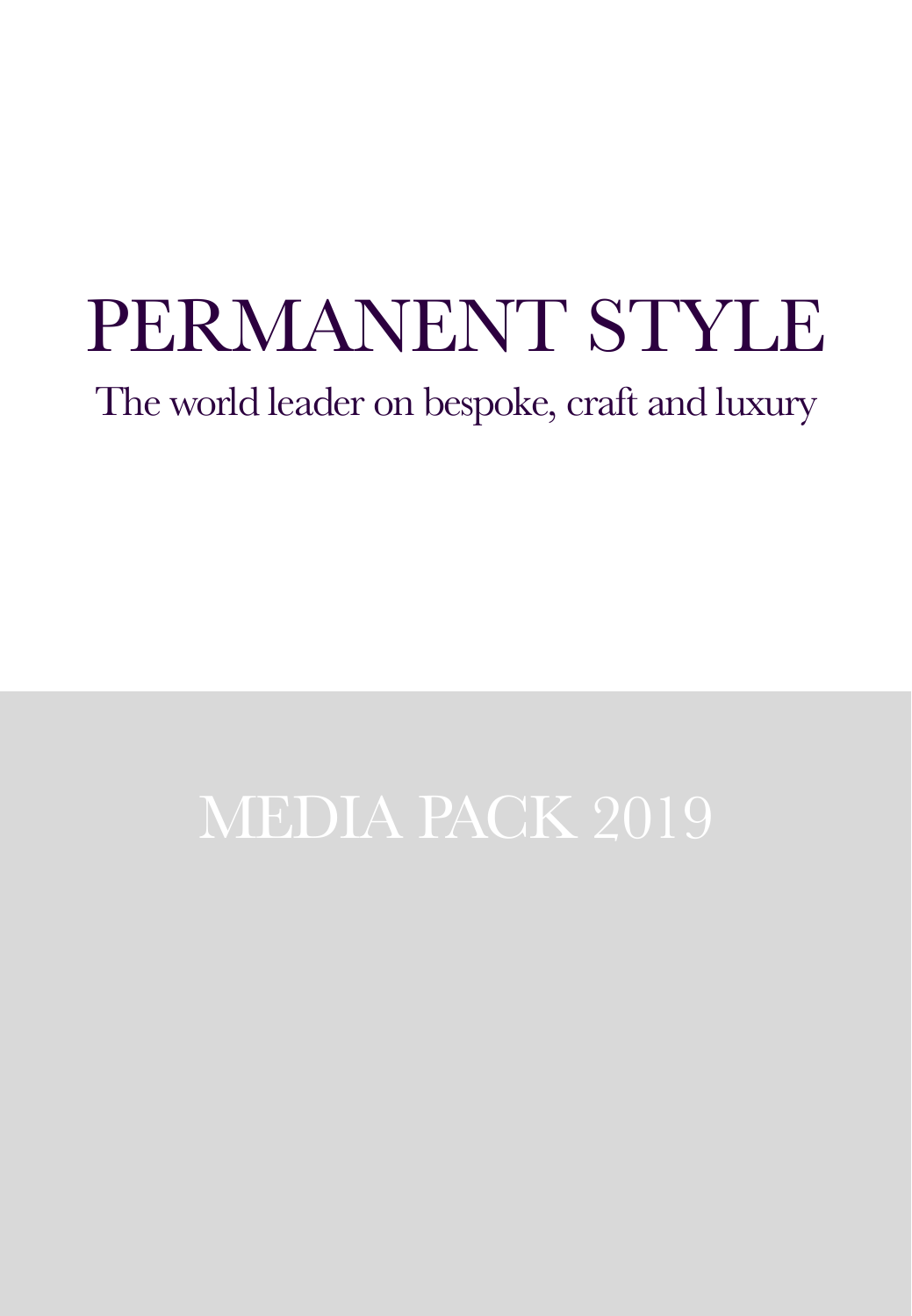### About us

Permanent Style is the UK authority on classic and luxury menswear, founded by professional journalist and editor Simon Crompton. One of the biggest such sites in the world, it receives up to 580,000 page views every month, with over 1 million unique visitors every year.

Since its launch in 2007, Permanent Style has grown largely on the back of word-of- mouth recommendations by men looking for an independent voice and intelligent advice on style and luxury clothing.

Simon's background and unique access to industry figures have enabled him to assess everything from the best bespoke tailors to the value chain in luxury retail, giving his followers unvarnished reports and in-depth analysis.

Permanent Style has been recognised by, among others:

- **The New York Times:** One of the best menswear sites
- **GQ:** One of the top 10 men's blogs in the world
- **The Times:** One of the world's top 10 menswear sites

Simon's access and experience comes from over a decade of using bespoke makers, visiting factories around the world and interviewing both craftsmen and designers.

He is now an industry figure himself, frequently chairing events and called upon by brands to give them media advice. Simon has also been profiled as a style icon in publications as far apart as Spain, Japan, Italy, Sweden and Peru.

Aside from the website Permanent Style's activities include:

- **Books:** Simon is also the author of six books on tailoring and luxury brands, including *The Finest Menswear in the World* and *The*
- *Sartorial Travel Guide* (both Thames & Hudson) **Collaborations:** Permanent Style has created tweeds, shirts, polo shirts and knitwear, in collaboration with brands such as Private White VC, Drake's and Albini
- **Events:** Permanent Style has held its own conferences, book launches and other events around the world. Its most high-profile have been the Symposium discussions, which have been held everywhere from New York to Hong Kong to Tokyo

#### **"Permanent Style has always been unique online. I discovered it five years ago and immediately read the entire back catalogue"**

Permanent Style reader, Chicago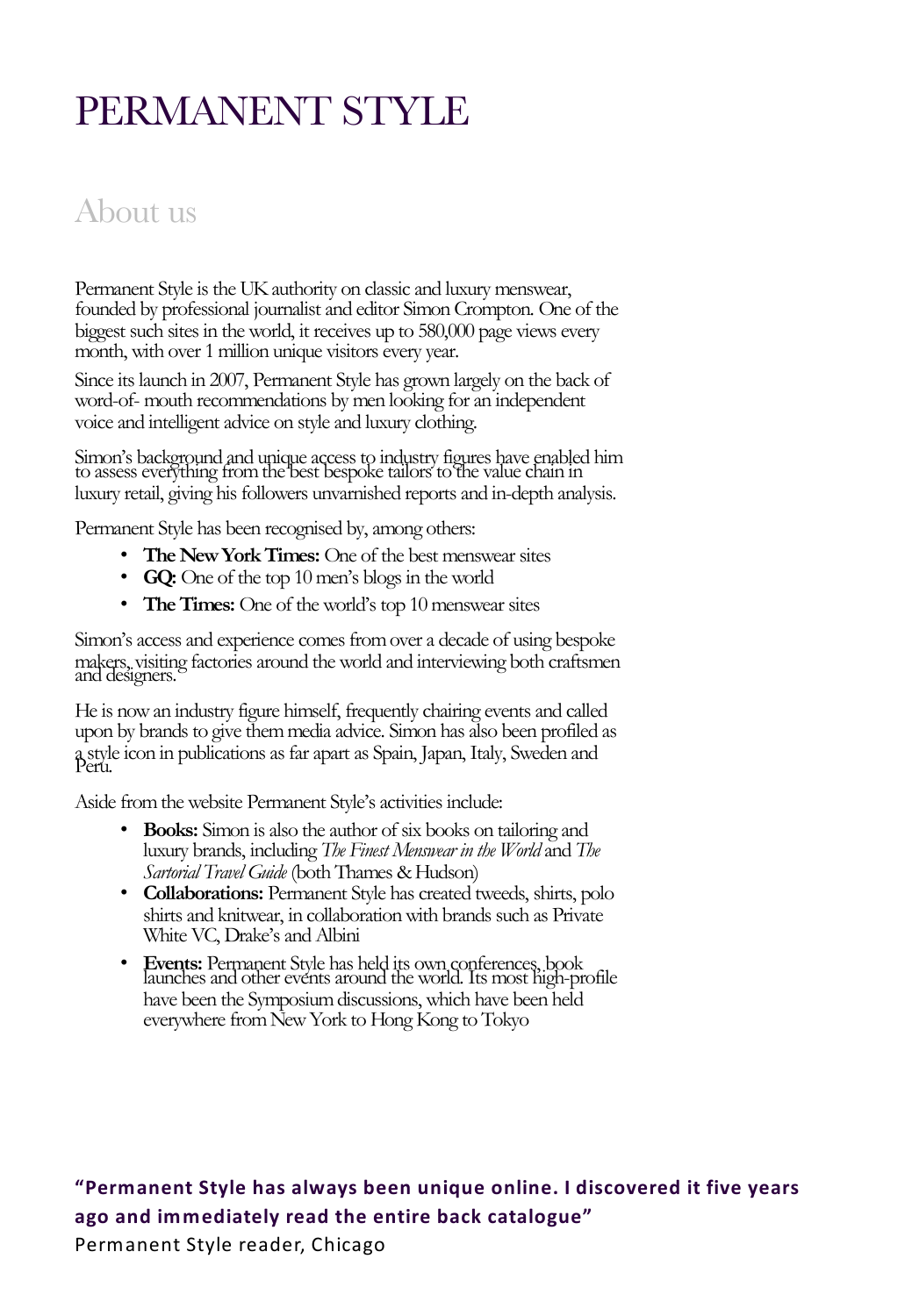## Readership

#### **Schedule:**

- Articles, three times a week
- Editorial newsletter, to over 15,000 subscribers
- Calendar newsletter, to over 14,000 subscribers

#### **Large, international readership:**

- Up to 580,000 page views every month
- Over 1 million unique visitors a year
- Geographic spread: 50% US; 35% UK; 15% rest of the world

#### **Highly engaged readership:**

- 65% repeat visitors, with an average time on site of 3:20 minutes
- Open rate of 30%and clickthrough rate of 9%on newsletters
- Advertisers report the highest engagement rate of any website, in terms of time on site and active queries
- Active attendance at events and pop-up shops

#### **High-end readership:**

- Online store sold 65  $f$ 1350 trench coats in one month
- Average spend of  $\angle 243$
- Bespoke tailors report any new commission featured will lead to eight new commissions from customers, on average
- One denim company reported: "Following our launch, we asked bespoke customers why they had tried us. Of twenty new orders, twelve came from Permanent Style. The next biggest was Esquire Big Black Book, with four."

### **"Only three things bring us sales: Permanent Style, How to Spend It and Country Life"**

Luxury men's retailer, London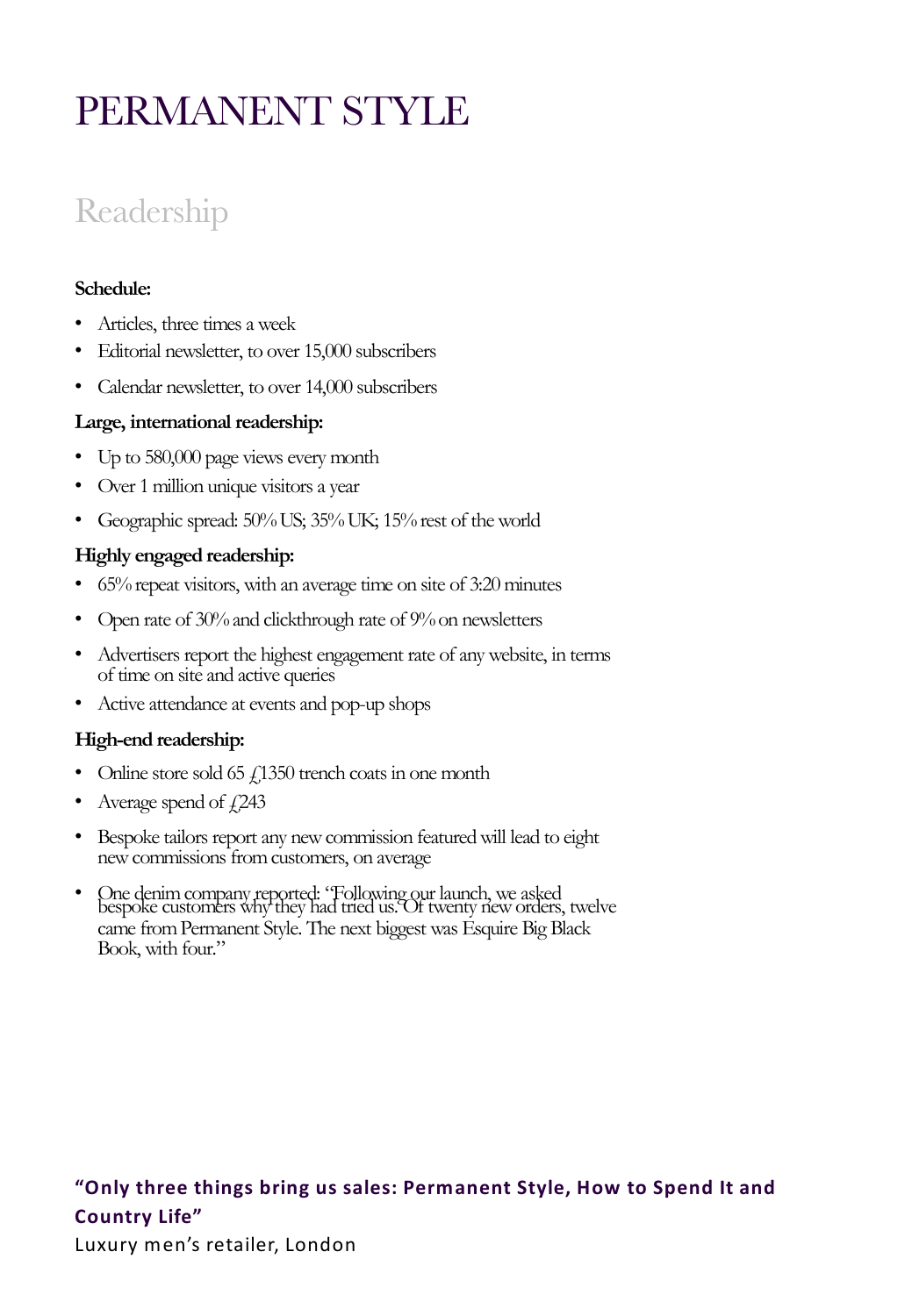### **Activities**

#### **Collaborations and e-commerce**

Permanent Style conducts collaborations with manufacturers around the world to create unique accessories and clothing. In each case, the collaboration is based on Simon's belief that there is a gap in the market for a particular item. They have included:

- The Friday Polo. A polo shirt designed to be worn with a tailored jacket. Long in the body, high in the collar, with bespoke-level handwork
- The Bridge Coat. A pea coat made long enough to cover a jacket, with bespoke-level cloth and buttons, and a sweeping button design drawn from archive coats
- Everyday Denim. Shirting cloth designed to fade as it is washed, creating a garment-wash look in a bespoke shirt.

#### **Events**

Permanent Style is involved in several events every year, including conferences, dinners and book launches. The largest and most regular are the Symposium talks and the Permanent Style Presents pop-up shop.

The Symposium is an in-depth panel discussion that takes place in front of an audience of 120-200 readers. It has been held around the world, including in Florence, New York and Hong Kong.

Permanent Style Presents is a pop-up shop that is held in London roughly every season, and brings together brands that have no retail in the country – either because they are abroad, or online only. It normally takes place on Savile Row, and is on its fourth incarnation.

#### **Books**

Simon is the author of six books including:

- *The Sartorial Travel Guide* (Thames & Hudson, 2019)
- *The Finest Menswear in the world: The craftsmanship of luxury* (Thames & Hudson, 2015)
- *Best of British: The stories behind's British iconic brands* (Prestel, 2015)
- *The Snob Guide to Tailoring* (Hardie Grant, 2011)

**"As a reader I love the collaborations. The reasons behind each one are clearly laid out - and so often fill a need I've thought of myself before"**  Permanent Style reader, Stockholm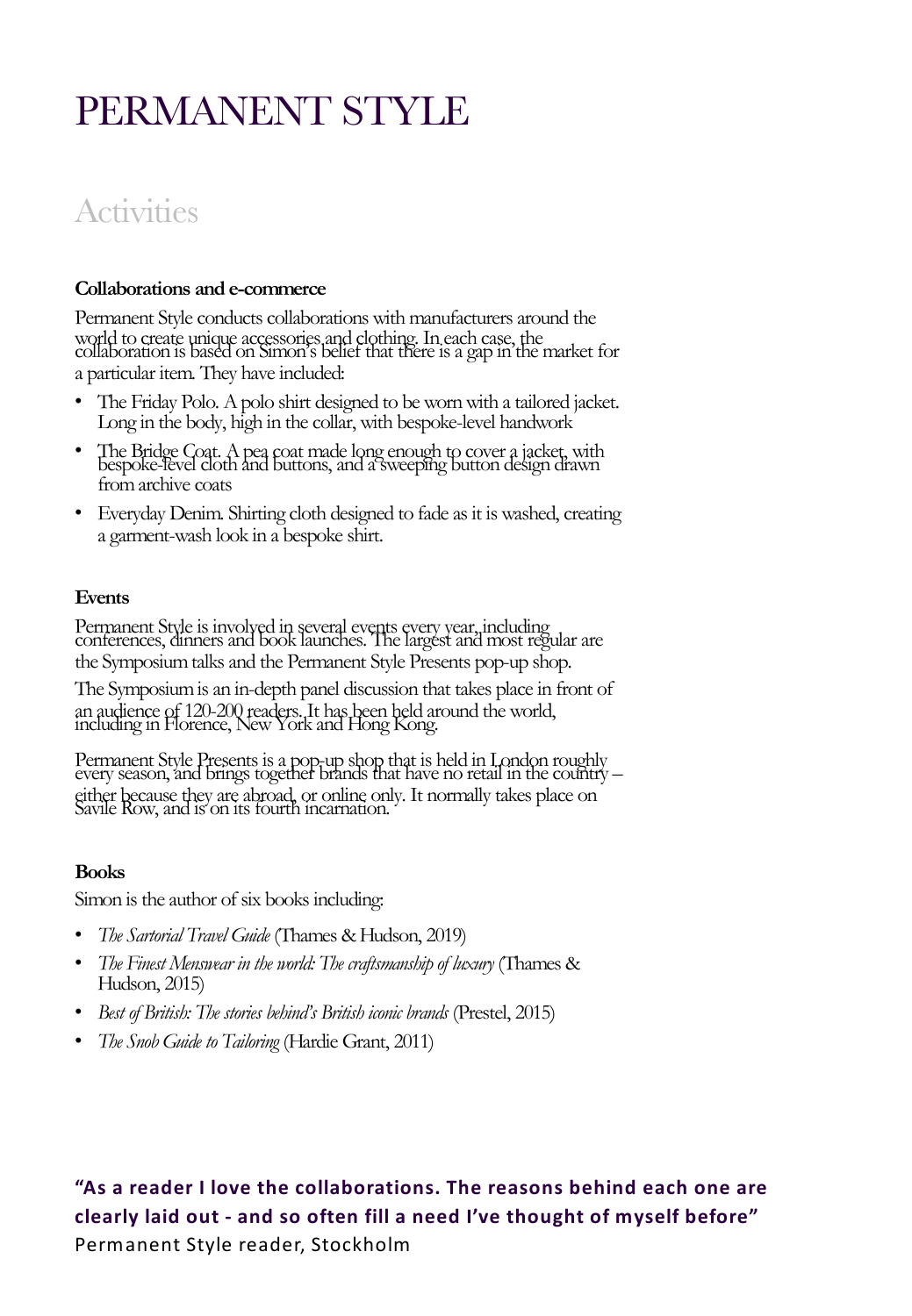## **Advertising**

#### **Advertising options**

Permanent Style works on a fixed-fee, display-advertising basis. There are four main advertising opportunities.

- An MPU advert among those that appear on the website homepage and article pages
- A dedicated MPU advert on the mobile site or shop site
- One of two banner adverts on the weekly newsletter
- One of two banner adverts on the Trunk Show Calendar and newsletter

Generally, the MPU adverts are best for consistent but shared exposure to the readership, while the newsletters are best for one-off but exclusive exposure.

#### **MPU adverts**

All advertisers pay a monthly fee for their banner, with fees ranging from  $\angle$  1300 to  $\angle$  500 a month depending on their position on the page.

All advertisers have their places on the site fixed and guaranteed. New advertisers therefore cannot start at the top of the list, but do have the opportunity to move up as others leave.

The minimum term is three months, with one month's notice to leave. There are also adverts on the mobile and shop sites, which are not shared but are seen by a reduced share of the readership.

#### **Newsletter**

The weekly newsletter goes out every Thursday afternoon to over 15,000 subscribers, all of whom have signed up on the site to receive it over the past 10 years.

There are two adverts available, at the top and bottom, for  $\frac{1}{2}500$  and  $\frac{1}{4}400$ each per month. Advertisers can only book one month at a time.

The trunk-show newsletter goes out once a fortnight, and allows artisans to highlight upcoming shows. There are two adverts, costing  $\ell$ 400 each.

Companies cannot pay for editorial, for links in editorial, or for any social media coverage. Simon's belief is that this is not transparent enough for the reader.

### **"We've been advertising on Permanent Style for five years and it has proved to be great value. It is our window onto Simon's unique community"**

Men's accessories retailer, London